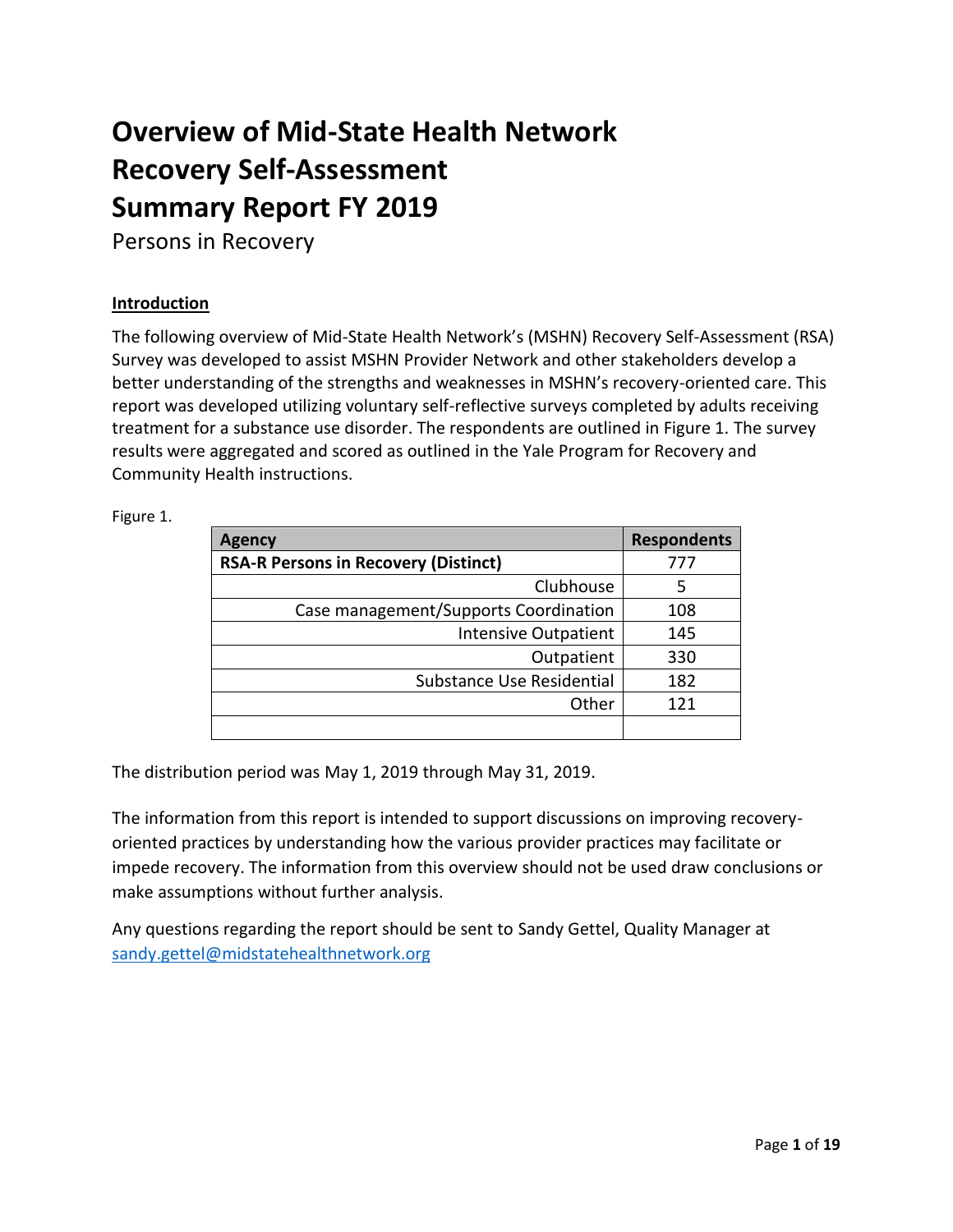# **MSHN Summary**

The responses from the Recovery Self-Assessment surveys were scored as a comprehensive total and separately as six subcategories. The tool is intended to assess the perceptions of individual recovery and the recovery environment. All items are rated using the same 5-point Likert scale that ranges from  $1 =$  "strongly disagree" to  $5 =$  "strongly agree." The comprehensive score measures how the system is performing, and the subcategories measures the performance of five separate parts. The individual response score for each question in the subcategories is included to assist in determining potential action steps. A score of 3.5 and above indicates satisfaction or agreement with the statement. The "not applicable" and "do not know" responses were removed from the analysis.

#### **MSHN Comprehensive Summary**

MSHN demonstrated a comprehensive score of 4.28 for the initial administration of the RSA-R for Persons in Recovery.

#### **MSHN Subcategory Summary**

Figure 2 illustrates how the Persons in Recovery assessed their perception of recovery during their treatment for each of the six (6) subcategories.



#### Figure 2 – MSHN Persons in Recovery Score by Subcategory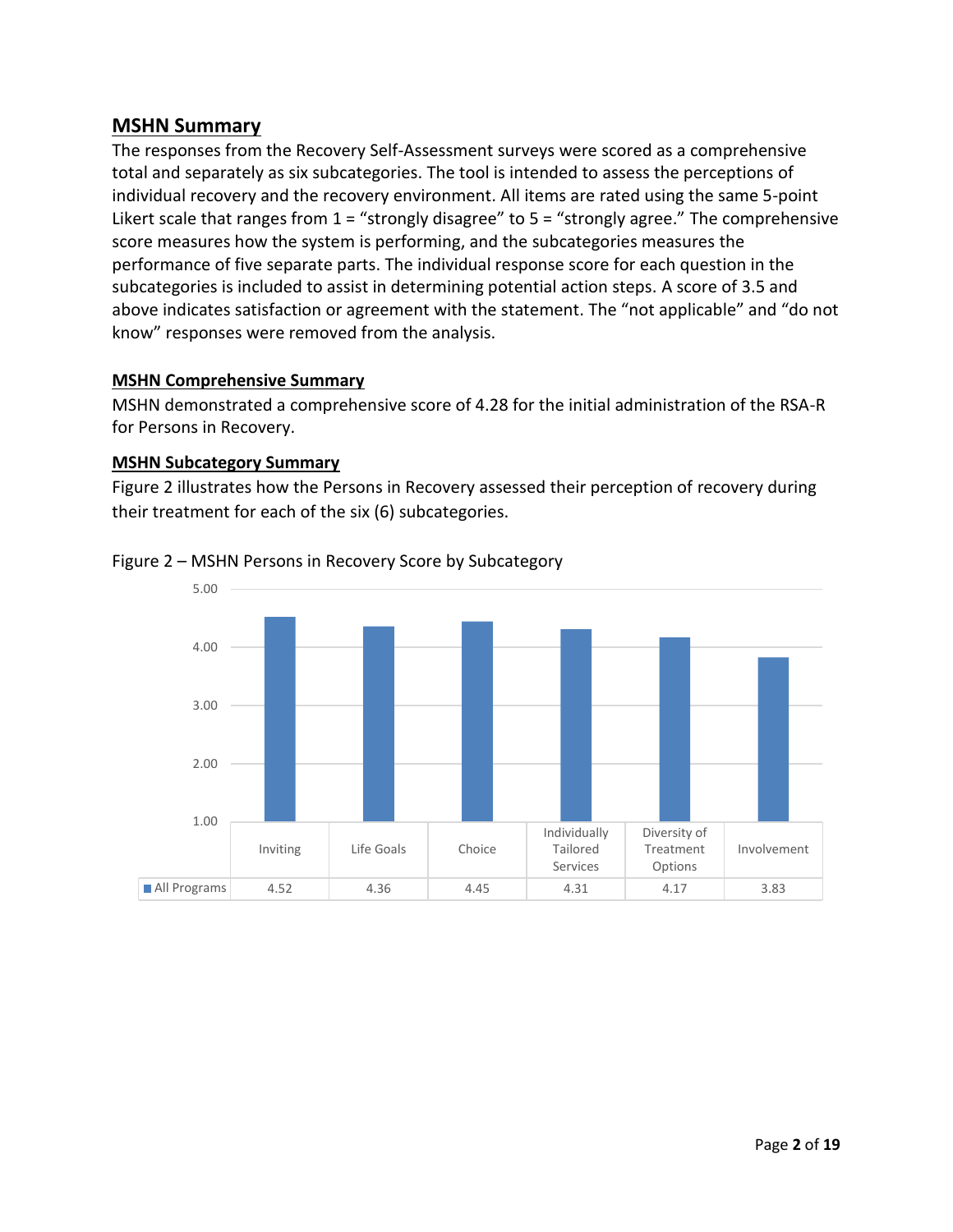# **MSHN Program Summary**

The responses from the Recovery Self-Assessment scores were separated by service type for each of the subcategory scores. Figure 3 illustrates the average score was 3.5 or above in each subcategory, which indicates agreement or satisfaction with each statement. The subcategory of Inviting was the highest with a range of 4.43 to 4.80. The subcategory demonstrating the lowest average was Involvement, with a range of 3.70 to 4.25.



Figure 3 – Comparison of the Subcategory Score for FY19 for each Program

# **Invite Subcategory**

The MSHN average was 4.52 for the Inviting Subcategory. Figure 4 illustrates the differences between the programs for each question for those who completed the assessment. The average score was 3.5 or above for each question which indicates agreement or satisfaction with each statement. The Invite Subcategory includes the following questions:

- 1. Staff welcome me and help me feel comfortable in this program.
- 2. The physical space of this program (e.g., the lobby, waiting rooms, etc.) feels inviting and dignified.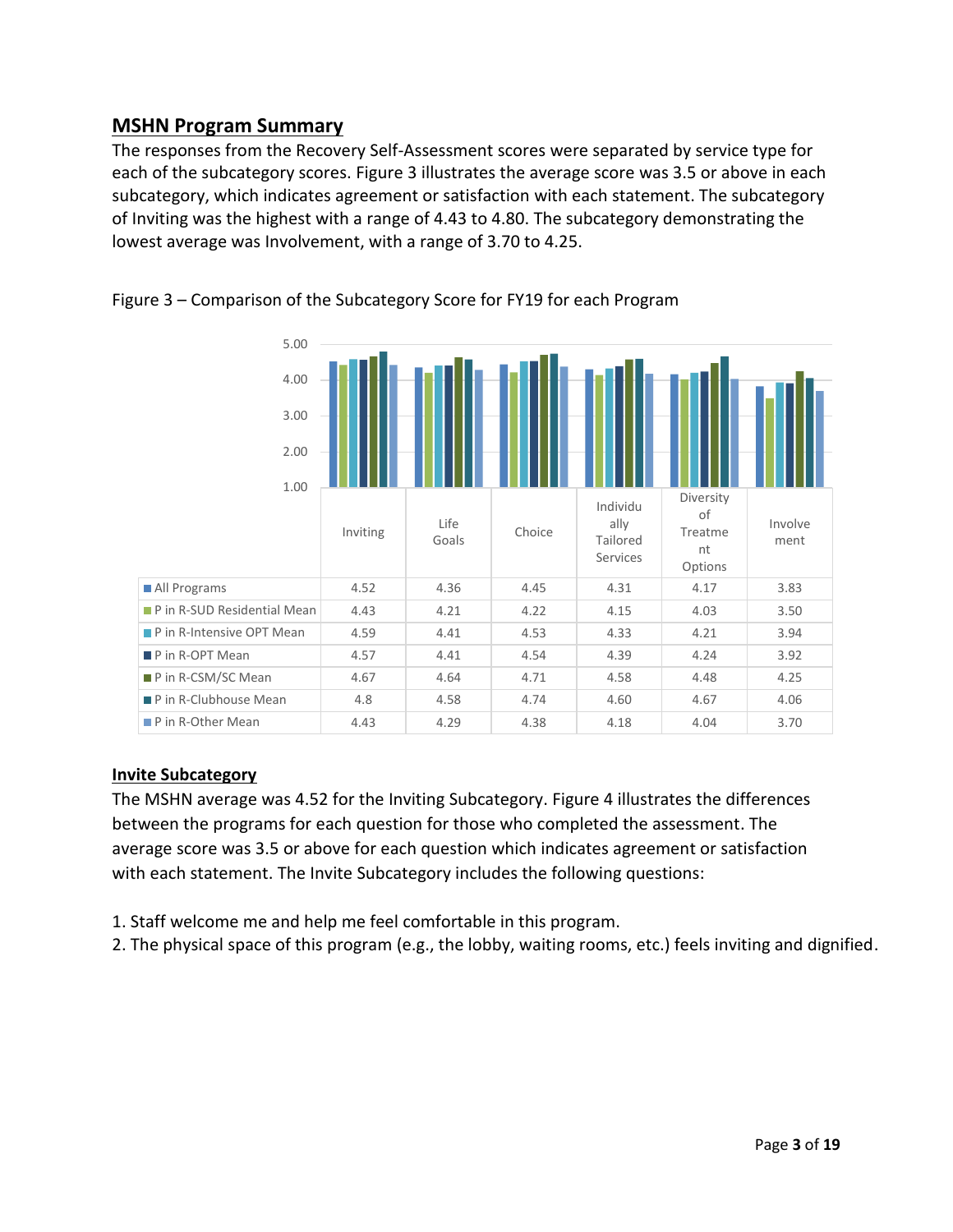

#### Figure 4 – Comparison of FY19 Individual Questions Invite Subcategory

#### **Choice Subcategory**

The MSHN average was 4.45 for the Choice Subcategory. Figure 5 illustrates the differences between the programs for each question for those who completed the assessment. The average score was 3.5 or above in each subcategory, which indicates agreement or satisfaction with each statement. The Choice Subcategory includes the following questions:

- 4: I can change my clinician or case manager if I want to.
- 5: I can easily access my treatment records if I want to.
- 6: Staff do not use threats, bribes, or other forms of pressure to get me to do what they want.
- 10: Staff listen to me and respect my decisions about my treatment and care.
- 27: Staff help me keep track of the progress I am making towards my personal goals.

Figure 5 – Choice Subcategory Comparison of FY19 Individual Questions

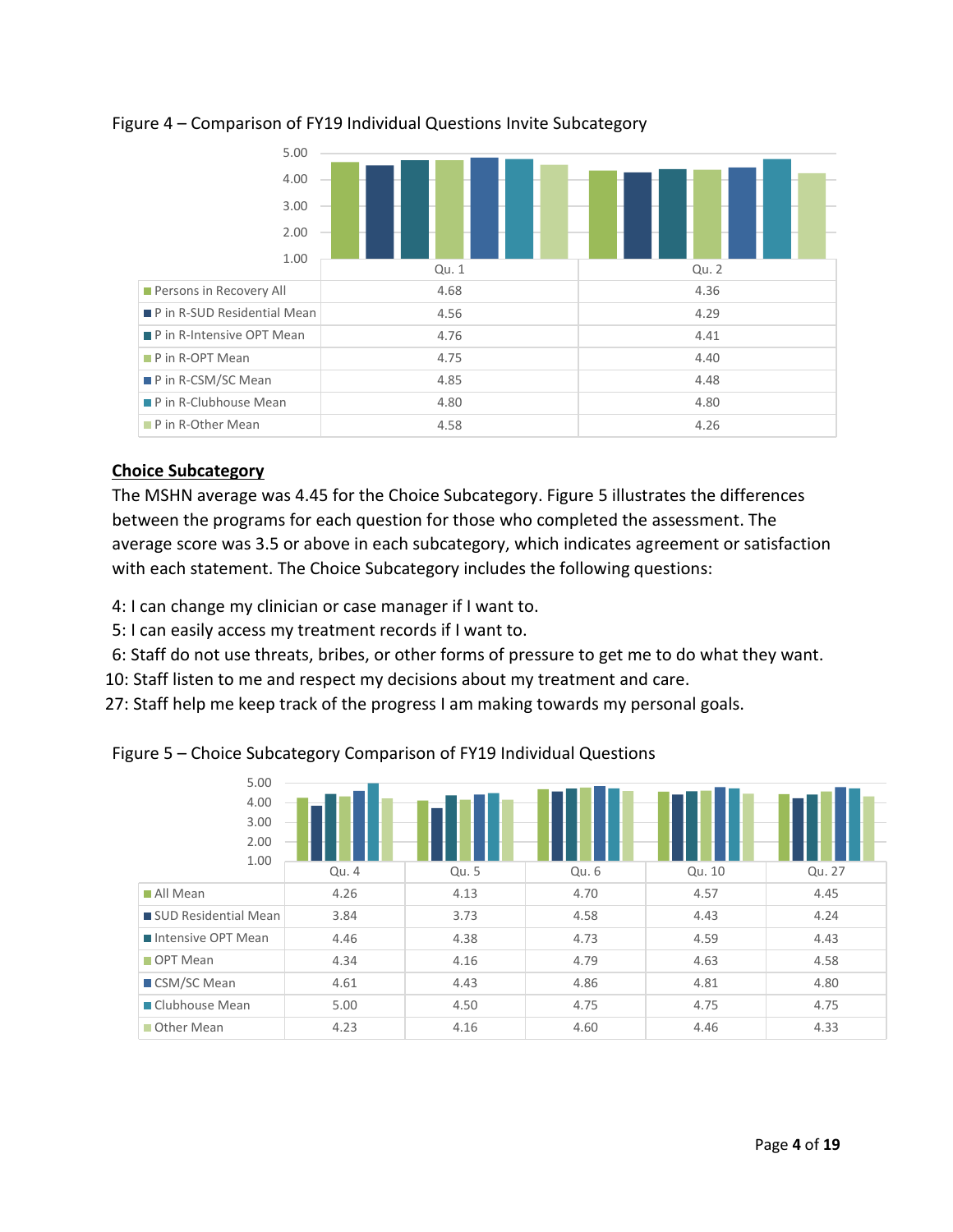#### **Involvement Subcategory**

The MSHN average was 4.36 for the Involvement Subcategory. Figure 6 illustrates the differences between the programs for each question for those who completed the assessment. The average score was 3.5 or above for questions 22, 23, and 24. Questions 25 and 29 demonstrated a score below 3.5 indicating a neutral response or disagreement with the statement for all programs. The Involvement Subcategory includes the following questions:

- 22. Staff help me to find ways to give back to my community, (i.e., volunteering, community services, neighborhood watch/cleanup).
- 23. I am encouraged to help staff with the development of new groups, programs, or services.
- 24. I am encouraged to be involved in the evaluation of this program's services and service providers.
- 25. I am encouraged to attend agency advisory boards and/or management meetings if I want.
- 29. I am/can be involved with staff trainings and education programs at this agency.



Figure 6 – Involvement Subcategory Comparison of FY19 Individual Questions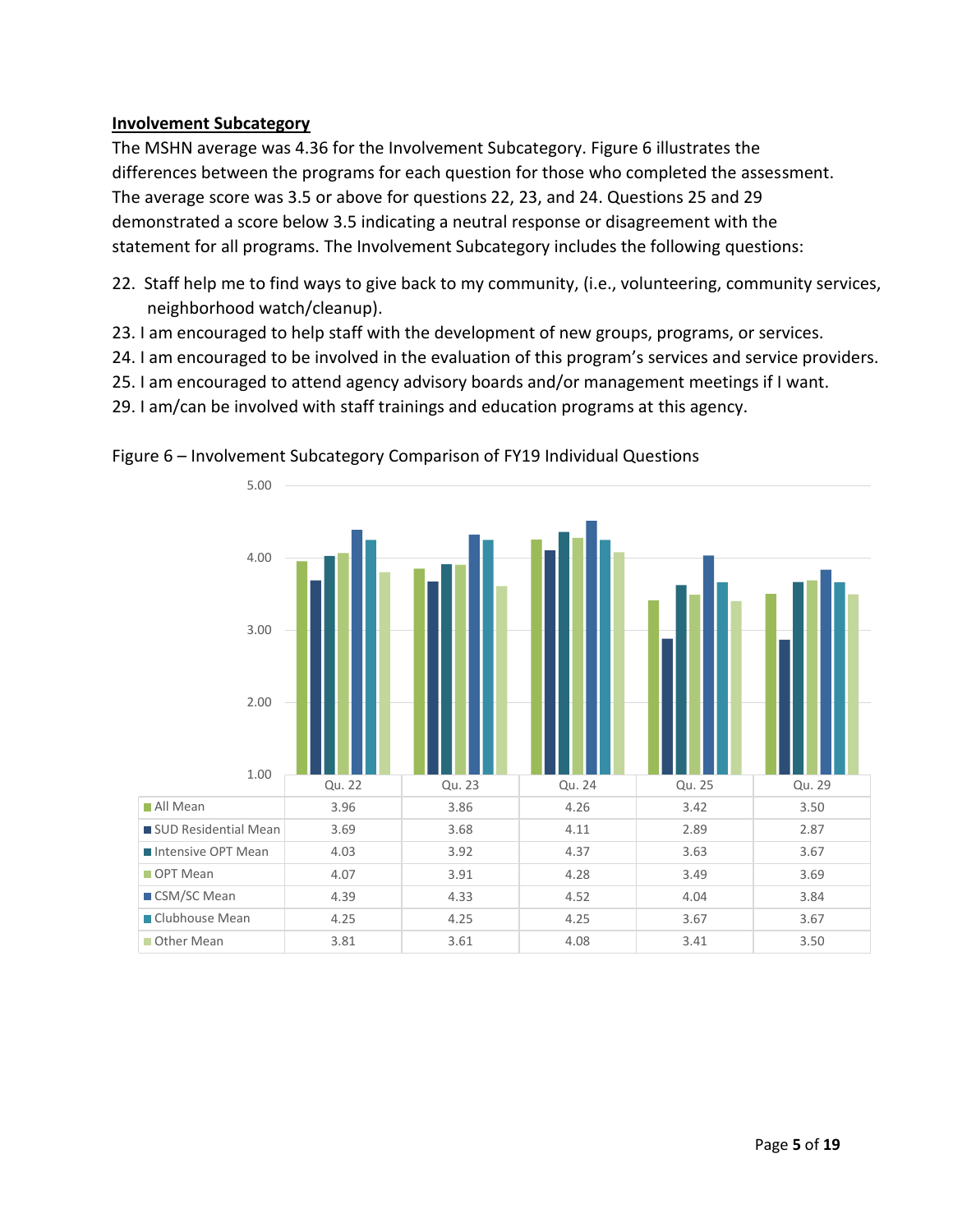# **Life Subcategory**

The MSHN average was 4.36 for the Life Subcategory. Figure 7 illustrates the differences between the programs for each question for those who completed the assessment. The average score was 3.5 or above for all questions which indicates agreement or satisfaction with each statement. Question seventeen (17) was below for the SUD Residential Providers. The Life Subcategory is illustrated in two graphs. Figure 7 includes the following questions:

- 3. Staff encourage me to have hope and high expectations for myself and my recovery.
- 7. Staff believe that I can recover.
- 8. Staff believe that I have the ability to manage my own symptoms.

12. Staff encourage me to take risks and try new things.

9. Staff believe that I can make my own life choices regarding things such as where to live, when to work, whom to be friends with, etc.



Figure 7 – Life Subcategory Comparison of FY19 Individual Questions (3, 7, 8, 9, 12)

The Life Subcategory is illustrated in two graphs. Figure 7a includes the following questions:

- 16. Staff help me to develop and plan for life goals beyond managing symptoms or staying stable (e.g., employment, education, physical fitness, connecting with family and friends, hobbies).
- 17. Staff help me to find jobs.
- 18. Staff help me to get involved in non-mental health/addiction related activities, such as church groups, adult education, sports, or hobbies.
- 28. Staff work hard to help me fulfill my personal goals.
- 31. Staff are knowledgeable about special interest groups and activities in the community.
- 32. Agency staff are diverse in terms of culture, ethnicity, lifestyle, and interests.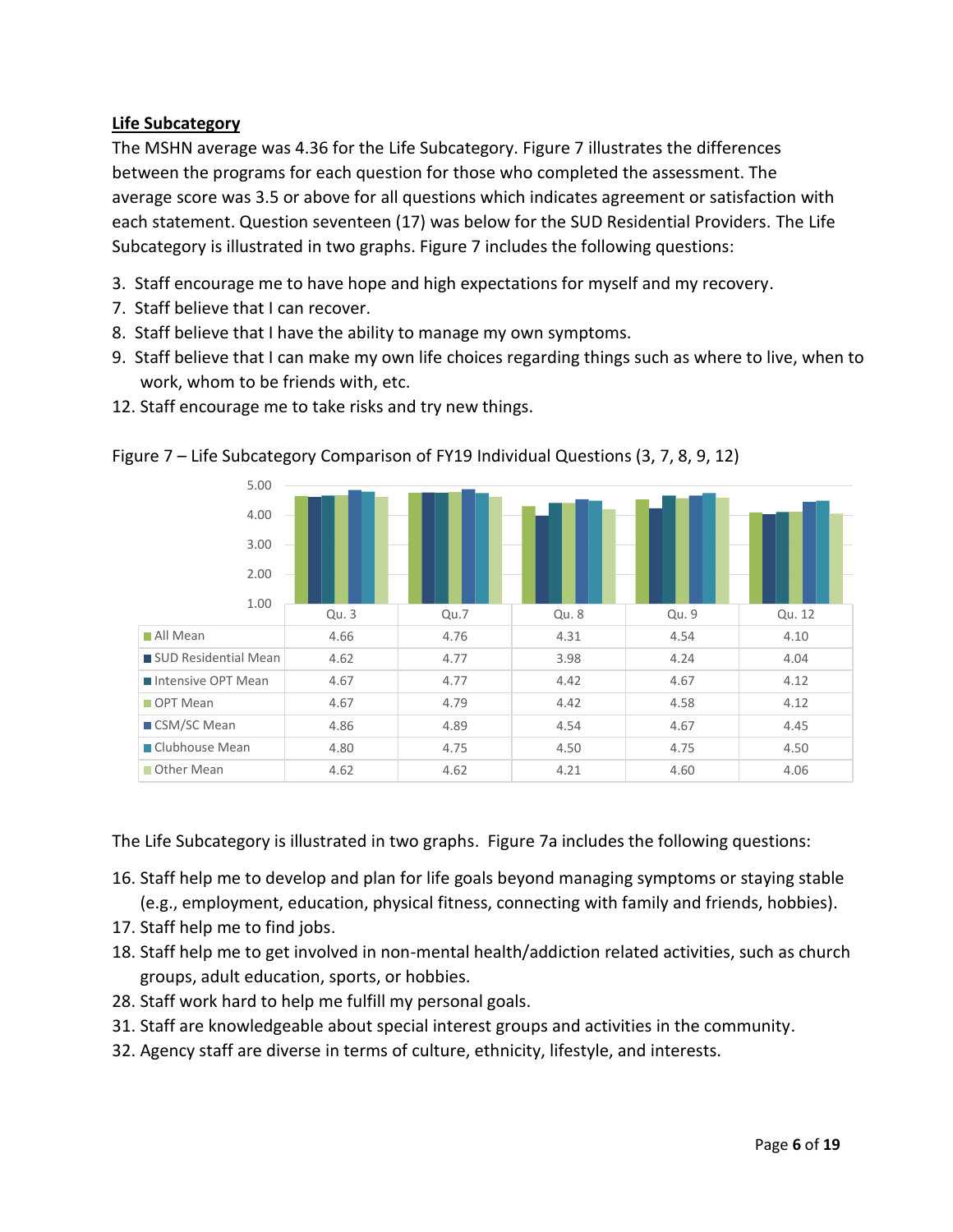

# Figure 7a – Life Subcategory Comparison of FY19 Individual Questions (16,17,18, 28, 31, 32).

# **Individually Tailored Services Subcategory**

The MSHN average was 4.31 for the subcategory of Individually Tailored Services. Figure 8 illustrates the differences between the programs for each question for those who completed the assessment. The average score was 3.5 or above for all questions which indicates agreement or satisfaction with each statement. The Individually Tailored Services Subcategory includes the following questions:

- 11. Staff regularly ask me about my interests and the things I would like to do in the community.
- 13. This program offers specific services that fit my unique culture and life experiences.
- 19. Staff help me to include people who are important to me in my recovery/treatment planning (such as family, friends, clergy, or an employer).
- 30. Staff listen, and respond, to my cultural experiences, interests, and concerns.

|  |  | Figure 8 - Individually Tailored Services Subcategory Comparison of FY19 Individual Questions |  |  |
|--|--|-----------------------------------------------------------------------------------------------|--|--|
|  |  |                                                                                               |  |  |

| 5.00<br>4.00<br>3.00<br>2.00<br>1.00 |        |        |        |        |  |  |  |  |  |  |
|--------------------------------------|--------|--------|--------|--------|--|--|--|--|--|--|
|                                      | Qu. 11 | Qu. 19 | Qu. 30 | Qu. 13 |  |  |  |  |  |  |
| All Mean                             | 4.22   | 4.39   | 4.39   | 4.25   |  |  |  |  |  |  |
| SUD Residential Mean                 | 3.94   | 4.33   | 4.25   | 4.11   |  |  |  |  |  |  |
| Intensive OPT Mean                   | 4.24   | 4.42   | 4.34   | 4.33   |  |  |  |  |  |  |
| OPT Mean                             | 4.31   | 4.42   | 4.49   | 4.35   |  |  |  |  |  |  |
| ■ CSM/SC Mean                        | 4.56   | 4.67   | 4.69   | 4.44   |  |  |  |  |  |  |
| Clubhouse Mean                       | 4.75   | 4.50   | 4.33   | 4.75   |  |  |  |  |  |  |
| Other Mean                           | 4.18   | 4.25   | 4.24   | 4.07   |  |  |  |  |  |  |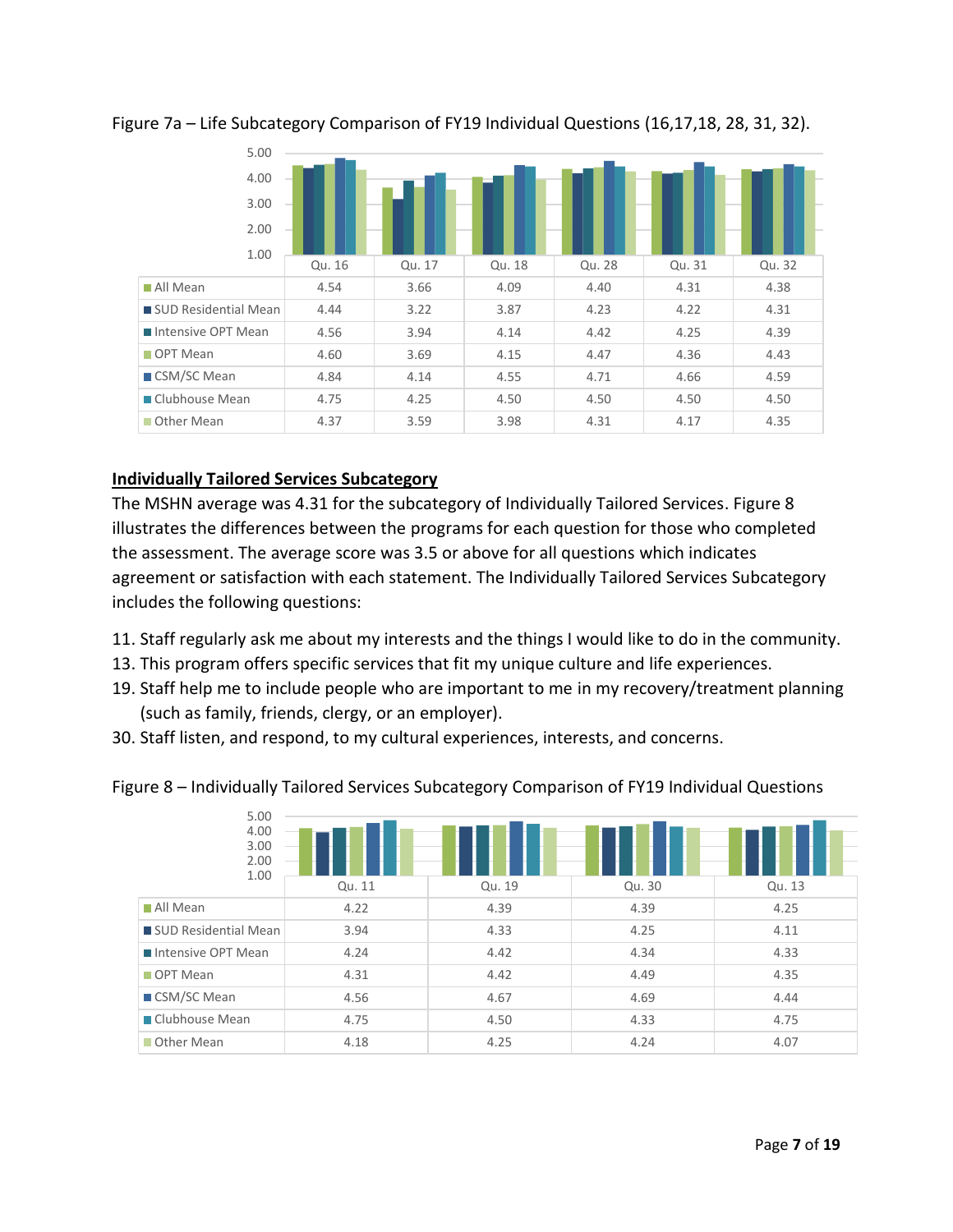#### **Diversity Subcategory**

The MSHN average was 4.17 for the Diversity Subcategory. Figure 9 illustrates the differences between the programs for each question for those who completed the assessment. The average score was 3.5 or above for all questions which indicates agreement or satisfaction with each statement. Question fifteen (15) was below for the SUD Residential providers. The Diversity Subcategory includes the following questions:

- 14. I am given opportunities to discuss my spiritual needs and interests when I wish.
- 15. I am given opportunities to discuss my sexual needs and interests when I wish.
- 20. Staff introduce me to people in recovery who can serve as role models or mentors.
- 21. Staff offer to help me connect with self-help, peer support, or consumer advocacy groups and programs.
- 26. Staff talk with me about what it would take to complete or exit this program.



#### Figure 9 – Comparison of Diversity of Treatment Subcategory Score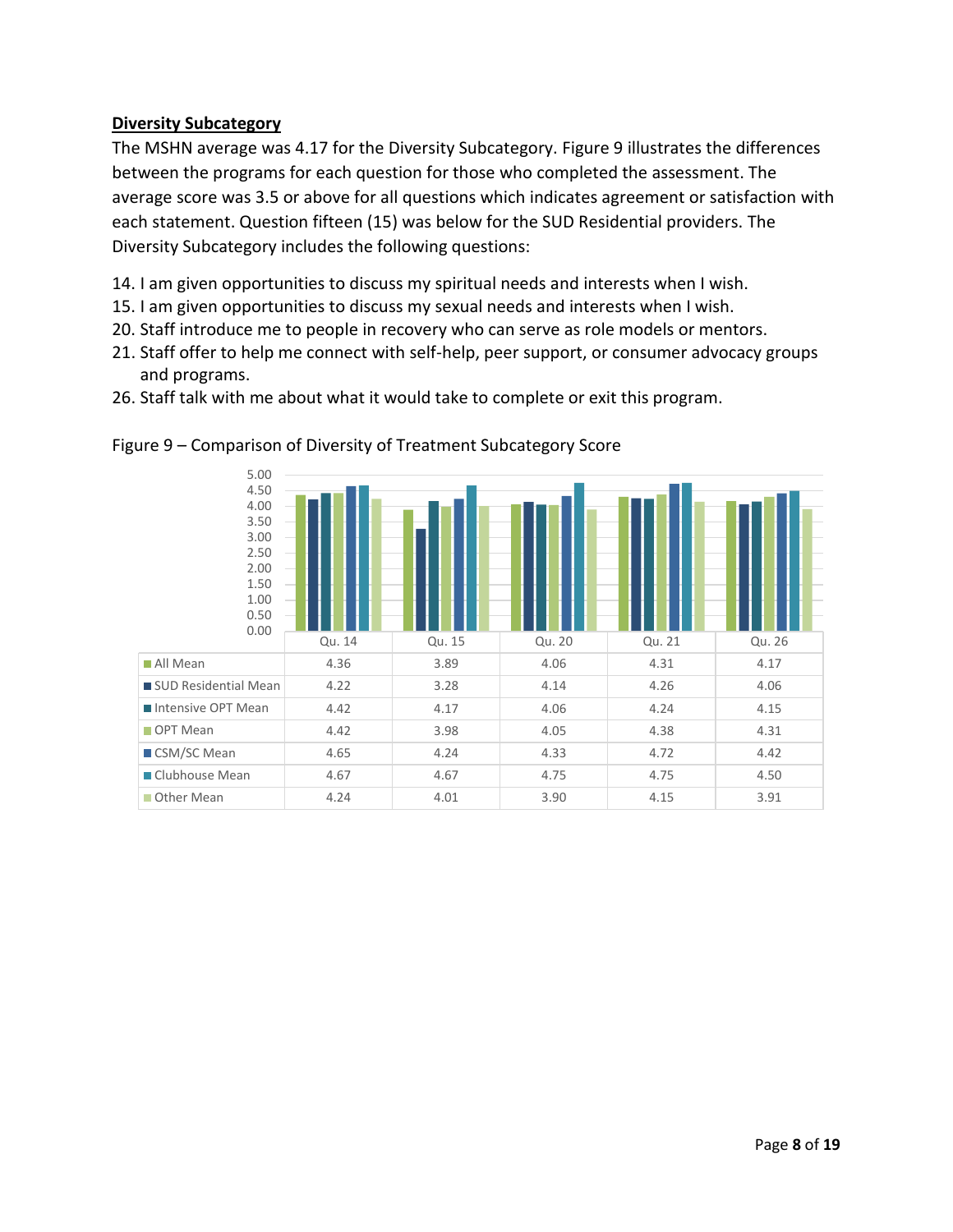# **Comparison FY18 SUD Consumer Satisfaction and RSA-R Persons in Recovery FY19**

MSHN administered the initial RSA-R Persons in Recovery for FY19. It is not a direct comparison to the previous assessment of perception of care, however Attachment 1 provides cross walk identifying questions that may yield feedback relative to previous responses to perception of care. The questions that scored the lowest in FY18 include the following:

- 4. I know how to contact my recipient rights advisor.
- 9. I was given a choice as to what provider to seek treatment from
- 14. Staff assisted in connecting me with further services and/or community resources.
- 7. I was given information about the different treatment options available that would be appropriate to meet my needs
- 15. My treatment plan includes skills and community supports to help me continue in my path to recovery and total wellness.

The questions that scored the highest in FY18 include the following:

- 5. I was informed that information about my treatment is only given with my permission.
- 6. My cultural/ethnic background was respected.
- 10. I was involved in the development of my treatment plan and goals.
- 1. Staff was courteous and respectful.
- 11. My goals were addressed during treatment.

# **Summary:**

For the FY2019 assessment period there were 777 respondents who participated in the completion of the Recovery Self-Assessment Revised Persons in Recovery Version. The assessment consisted of six (6) separate subcategories that included Inviting, Choice, Involvement, Life Goals, Individually Tailored Services and Diversity of Treatment. All subcategories demonstrated a 3.5 or above average. The subcategory that demonstrated the lowest score was "Involvement" (3.83). The subcategory that demonstrated the highest score was "Choice" (4.45).

The questions that scored the lowest for the SUD Provider Network are identified in Attachment 1 in red font, and are as follows:

25. I am encouraged to attend agency advisory boards and management meetings if I want. (3.42)

29. I am/can be involved with staff trainings and education program at this agency. (3.50)

17. Staff help me to find jobs. (3.66)

23. I am encouraged to help staff with the development of new groups, programs, or services. (3.86)

15. I am given opportunities to discuss my sexual needs and interest when I wish. (3.89)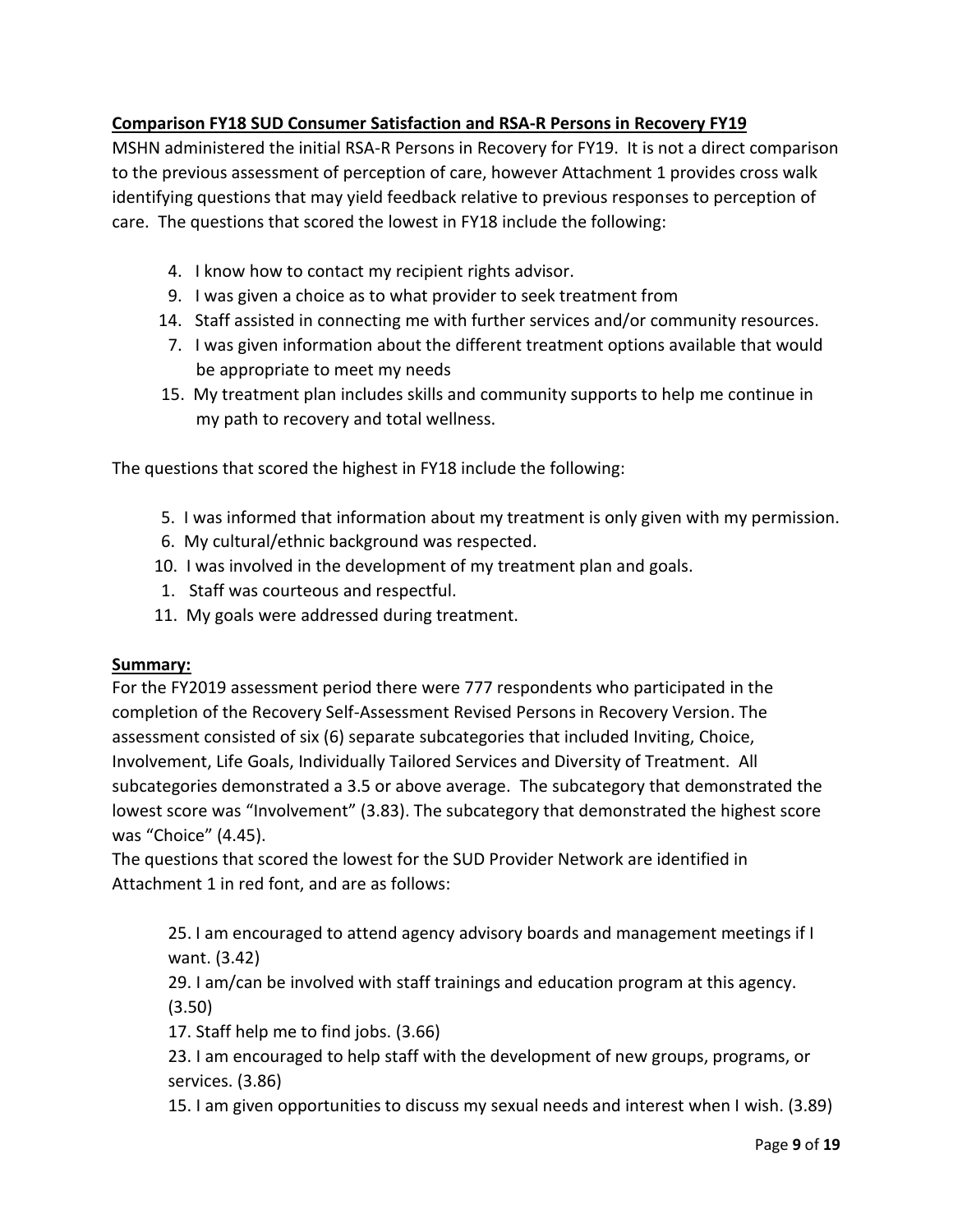The questions that scored the highest for SUD Provider Network are identified in Attachment 1 in green font and are as follows:

7. Staff believe that I can recover. (4.76)

6. Staff do not use threats, bribes, or other forms of pressure to get me to do what they want. (4.70)

1. Staff welcome me and help me to feel comfortable in this program. (4.68)

3. Staff encourage me to have hope and high expectations for myself and my recovery. (4.66)

10. Staff listen to me and respect my decisions about my treatment and care. (4.57)

The analysis of the service type indicated that 4 of the lowest scoring questions were consistently low across each service program. Three of the highest scoring questions were consistently high across each service program.

The results will be reviewed further by the MSHN Quality Improvement Council, Provider Advisory Committee, and the Regional Consumer Advisory Council to determine if any trends are evident and if any regional improvement efforts would be recommended. Areas of improvement will be targeted toward below average scores (based on the regional average of all scores) and/or priority areas as identified through review of the reginal councils and committees. Each Provider should review the results by Service Program to identify any local improvement recommendations.

**Report Completed by:** Sandy Gettel MSHN Quality Manager **Date:** August 20, 2019

**MSHN QIC Approved:**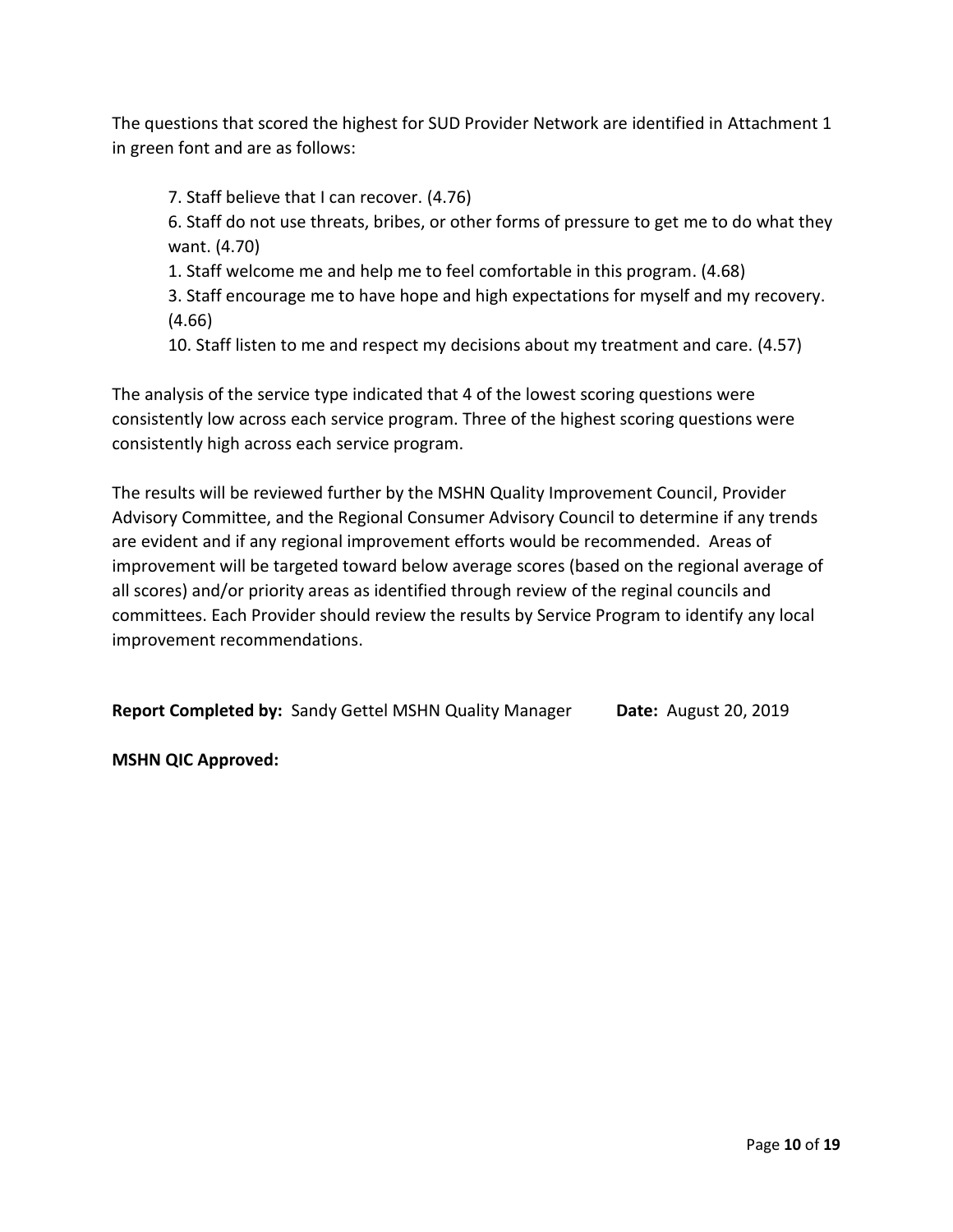| <b>SUD Satisfaction Survey</b>                       | <b>FY15</b> | <b>FY16</b> | <b>FY17</b> | <b>FY18</b> | RSA-R Persons in Recovery (questions that           | <b>FY19</b> |
|------------------------------------------------------|-------------|-------------|-------------|-------------|-----------------------------------------------------|-------------|
|                                                      |             |             |             |             | correlate to survey questions from FY15-FY18)       |             |
| 1. Staff was courteous and respectful                | 4.55        | 4.57        | 4.54        | 4.56        | 1. Staff welcome me and help me to feel             | 4.68        |
|                                                      |             |             |             |             | comfortable in this program                         |             |
|                                                      |             |             |             |             | 10. Staff listen to me and respect my decisions     | 4.57        |
|                                                      |             |             |             |             | about my treatment and care.                        |             |
|                                                      |             |             |             |             | 30. Staff listen, and respond, to my cultural       | 4.39        |
|                                                      |             |             |             |             | experiences, interests, and concerns.               |             |
|                                                      |             |             |             |             | 6. Staff do not use threats, bribes, or other forms | 4.70        |
|                                                      |             |             |             |             | of pressure to get me to do what they want.         |             |
| 2. I would recommend this agency to others           | 4.45        | 4.54        | 4.53        | 4.54        |                                                     |             |
| 3. I was informed of my rights                       | 4.46        | 4.56        | 4.52        | 4.51        |                                                     |             |
| 4. I know how to contact my recipient rights advisor | 4.15        | 4.3         | 4.33        | 4.27        |                                                     |             |
| 5. I was informed that information about my          | 4.54        | 4.61        | 4.63        | 4.62        |                                                     |             |
| treatment is only given with my permission           |             |             |             |             |                                                     |             |
| 6. My cultural/ethnic background was respected       | 4.50        | 4.59        | 4.61        | 4.60        | 13. This program offers specific services that fit  | 4.25        |
|                                                      |             |             |             |             | my unique culture and life experiences.             |             |
|                                                      |             |             |             |             | 14. I am given opportunities to discuss my          | 4.36        |
|                                                      |             |             |             |             | spiritual needs and interests when I wish.          |             |
|                                                      |             |             |             |             | 15. I am given opportunities to discuss my sexual   | 3.89        |
|                                                      |             |             |             |             | needs and interests when I wish.                    |             |
|                                                      |             |             |             |             | 32. Agency staff are diverse in terms of culture,   | 4.38        |
|                                                      |             |             |             |             | ethnicity, lifestyle, and interests.                |             |
| 7. I was given information about the different       | 4.25        | 4.41        | 4.43        | 4.41        | 13. This program offers specific services that fit  | 4.25        |
| treatment options available that would be            |             |             |             |             | my unique culture and life experiences.             |             |
| appropriate to meet my needs.                        |             |             |             |             |                                                     |             |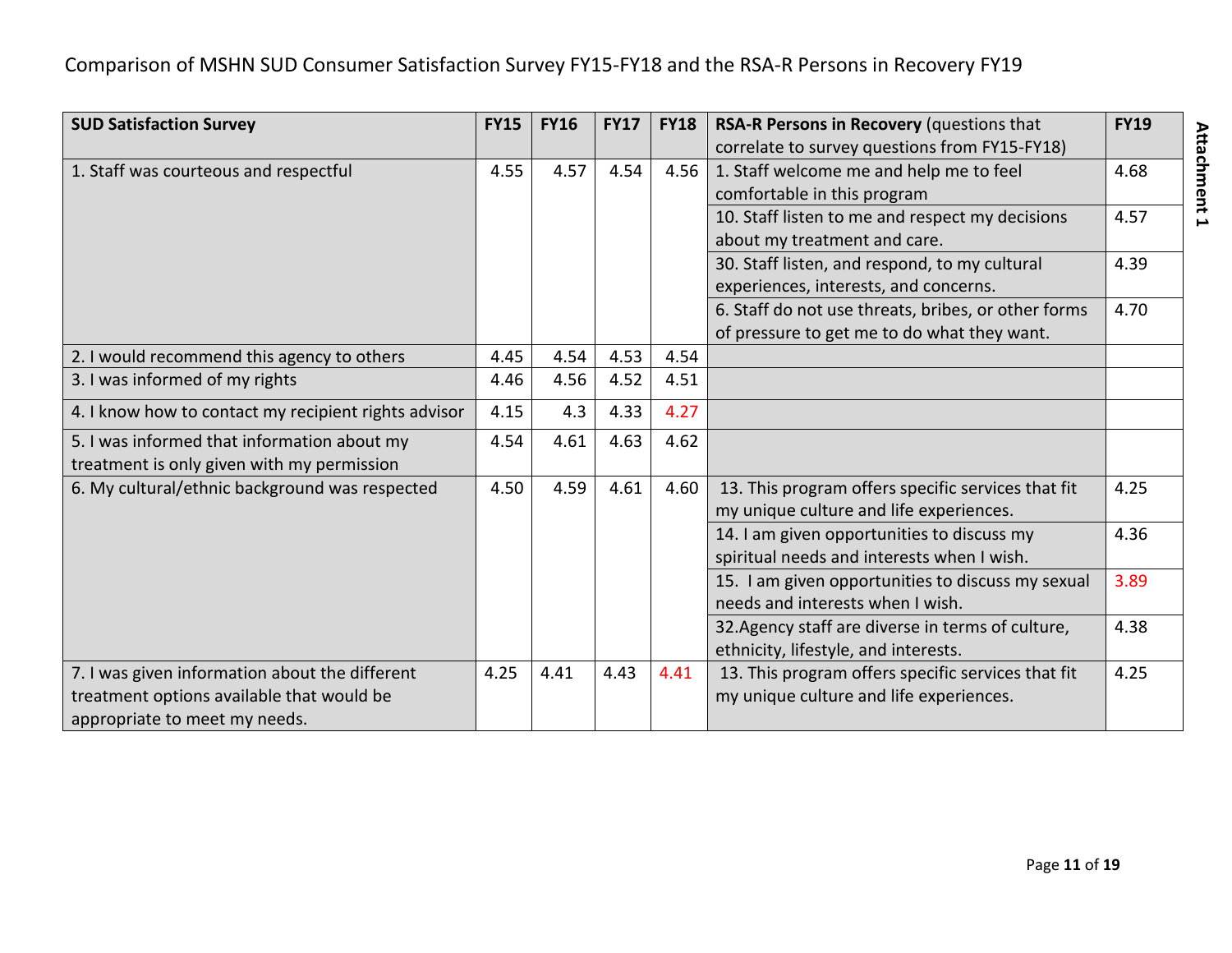| <b>SUD Satisfaction Survey</b>                                           | <b>FY15</b> | <b>FY16</b> | <b>FY17</b> | <b>FY18</b> | <b>RSA-R Persons in Recovery</b>                                                                                                               | <b>FY19</b> |
|--------------------------------------------------------------------------|-------------|-------------|-------------|-------------|------------------------------------------------------------------------------------------------------------------------------------------------|-------------|
| 8. I received services that met my needs and<br>addressed my goals.      | 4.32        | 4.53        | 4.54        | 4.52        | 14. I am given opportunities to discuss my<br>spiritual needs and interests when I wish.                                                       | 4.36        |
|                                                                          |             |             |             |             | 15. I am given opportunities to discuss my sexual<br>needs and interests when I wish.                                                          | 3.89        |
|                                                                          |             |             |             |             | 10. Staff listen to me and respect my decisions<br>about my treatment and care.                                                                | 4.57        |
|                                                                          |             |             |             |             | 9. Staff believe that I can make my own life<br>choices regarding things such as where to live,<br>when to work, whom to be friends with, etc. | 4.54        |
| 9. I was given a choice as to what provider to seek<br>treatment from.   | 4.01        | 4.36        | 4.35        | 4.29        | 4. I can change my clinician or case manager if I<br>want to.                                                                                  | 4.26        |
| 10. I was involved in the development of my<br>treatment plan and goals. | 4.38        | 4.56        | 4.57        | 4.56        | 9. Staff believe that I can make my own life<br>choices regarding things such as where to live,<br>when to work, whom to be friends with, etc. | 4.54        |
|                                                                          |             |             |             |             | 10. Staff listen to me and respect my decisions<br>about my treatment and care.                                                                | 4.57        |
| 11. My goals were addressed during treatment.                            | 4.37        | 4.54        | 4.56        | 4.54        | 10. Staff listen to me and respect my decisions<br>about my treatment and care.                                                                | 4.57        |
| 12. My goals were changed when needed to reflect<br>my needs.            | 4.17        | 4.42        | 4.47        | 4.47        | 9. Staff believe that I can make my own life<br>choices regarding things such as where to live,<br>when to work, whom to be friends with, etc. | 4.54        |
|                                                                          |             |             |             |             | 27. Staff help me keep track of the progress I am<br>making towards my personal goals.                                                         | 4.45        |
| 13. I feel that I am better able to control my life as a                 | 4.26        | 4.49        | 4.54        | 4.54        | 7. Staff believe that I can recover.                                                                                                           | 4.76        |
| result of treatment.                                                     |             |             |             |             | 8. Staff believe that I have the ability to manage<br>my own symptoms.                                                                         | 4.31        |

**Attachment 1**

Attachment 1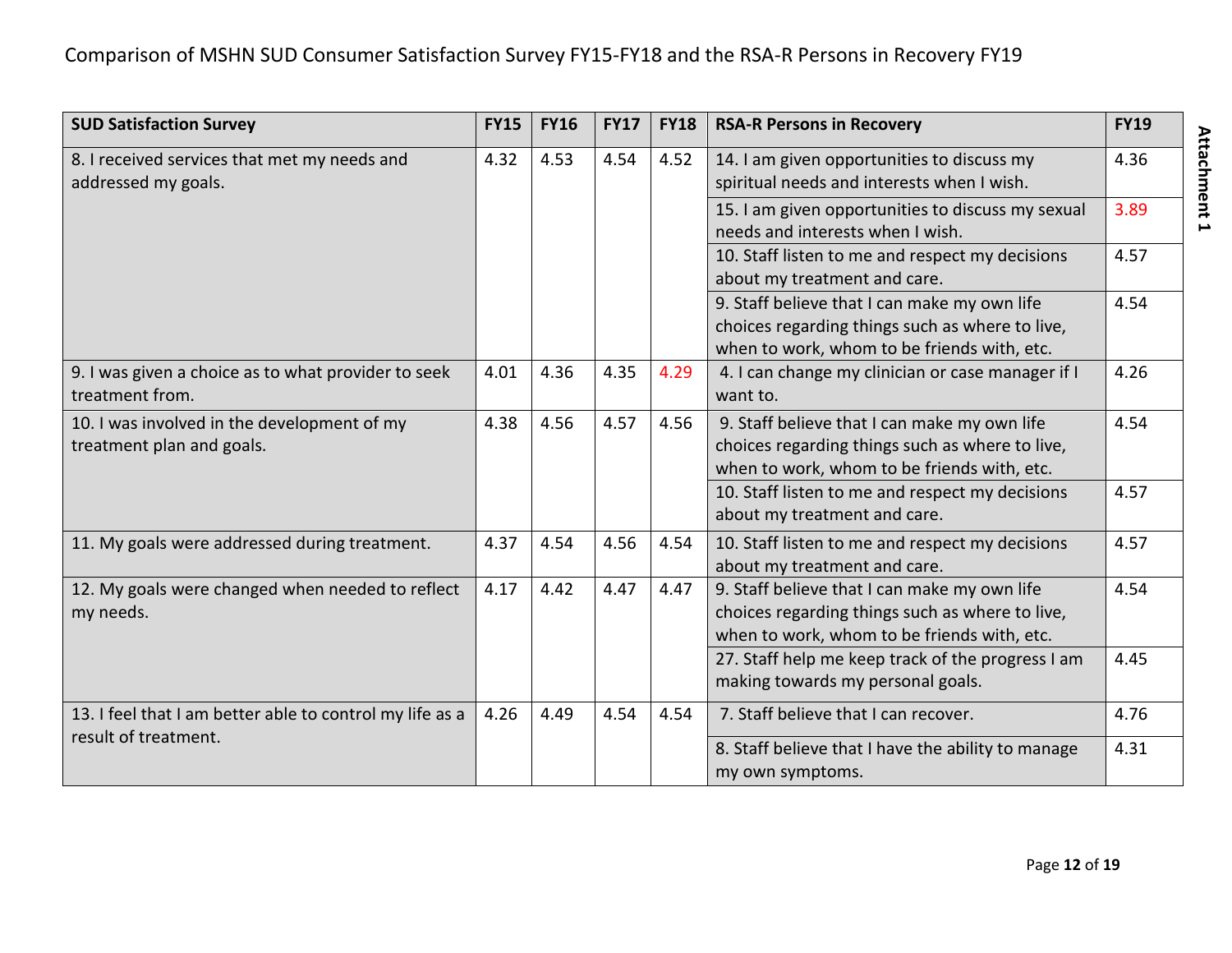| <b>SUD Satisfaction Survey</b>                                                           | <b>FY15</b> | <b>FY16</b> | <b>FY17</b> | <b>FY18</b> | <b>RSA-R Persons in Recovery</b>                                                                                                         | <b>FY19</b> |
|------------------------------------------------------------------------------------------|-------------|-------------|-------------|-------------|------------------------------------------------------------------------------------------------------------------------------------------|-------------|
| 14. Staff assisted in connecting me with further<br>services and/or community resources. | 3.2         | 4.37        | 4.4         | 4.36        | 20. Staff introduce me to people in recovery who<br>can serve as role models or mentors.                                                 | 4.06        |
|                                                                                          |             |             |             |             | 22. Staff help me to find ways to give back to my<br>community, (i.e., volunteering, community<br>services, neighborhood watch/cleanup). | 3.96        |
|                                                                                          |             |             |             |             | 21. Staff offer to help me connect with self-help,<br>peer support, or consumer advocacy groups and<br>programs.                         | 4.31        |
|                                                                                          |             |             |             |             | 23. I am encouraged to help staff with the<br>development of new groups, programs, or<br>services.                                       | 3.86        |
|                                                                                          |             |             |             |             | 25. I am encouraged to attend agency advisory<br>boards and/or management meetings if I want.                                            | 3.42        |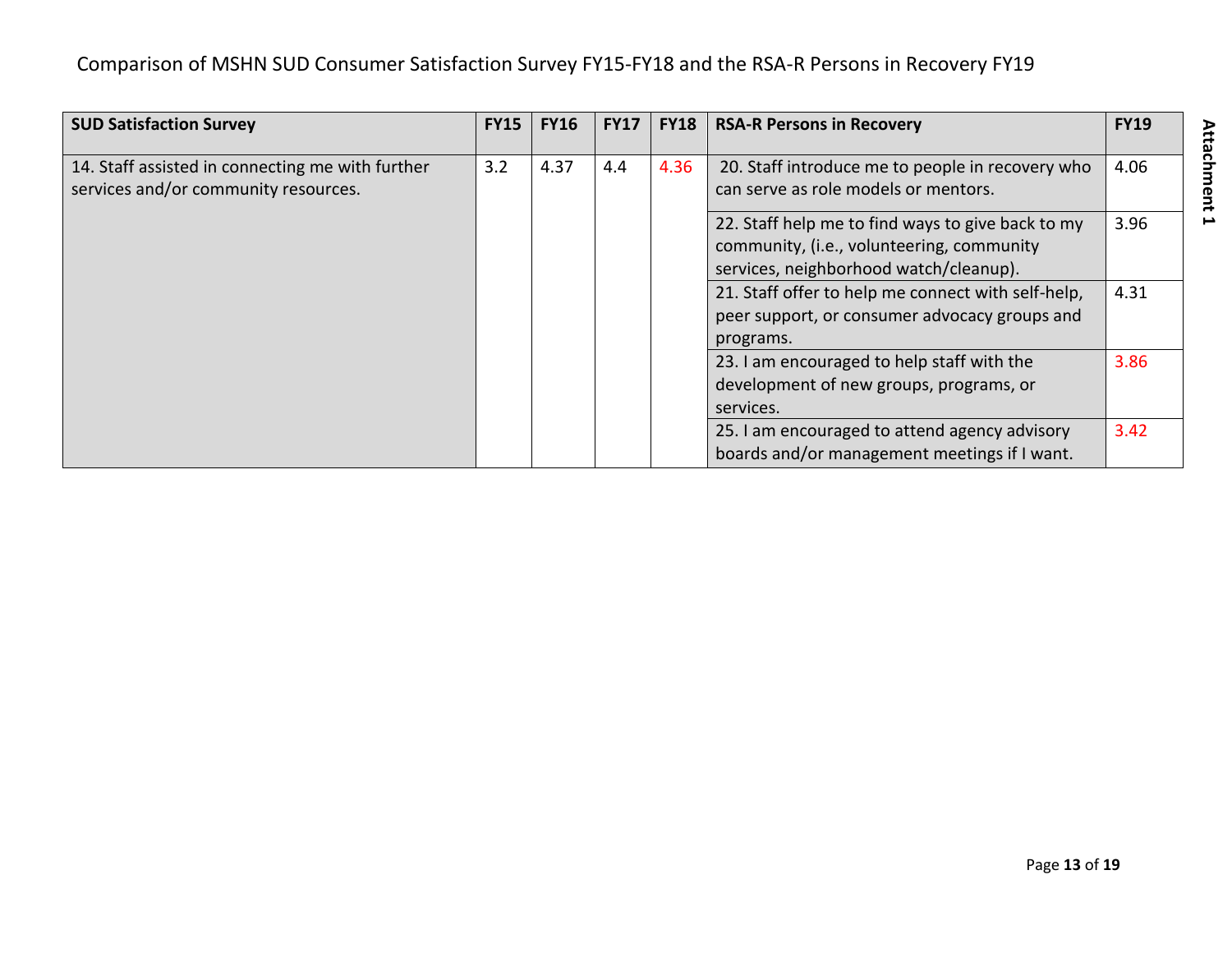|                                                                                                                                           | <b>Key</b>  |                                                 |                                        | *Five Lowest Scores **Five Highest Score<br>Choice |                              |                          |                             |  |  |
|-------------------------------------------------------------------------------------------------------------------------------------------|-------------|-------------------------------------------------|----------------------------------------|----------------------------------------------------|------------------------------|--------------------------|-----------------------------|--|--|
| Comparison by Service Program Type                                                                                                        | Life Goals  |                                                 |                                        |                                                    |                              |                          |                             |  |  |
|                                                                                                                                           | Involvement |                                                 |                                        | <b>Individually Tailored Services</b>              |                              |                          |                             |  |  |
|                                                                                                                                           |             | <b>Diversity of Treatment Options</b>           |                                        | <b>Inviting Factor</b>                             |                              |                          |                             |  |  |
| <b>RSA-R Persons in Recovery</b>                                                                                                          | SUD-<br>All | <b>SUD</b><br><b>Residential</b><br><b>Mean</b> | <b>Intensive</b><br><b>OPT</b><br>Mean | <b>OPT</b><br><b>Mean</b>                          | <b>CSM/SC</b><br><b>Mean</b> | <b>Clubhouse</b><br>Mean | <b>Other</b><br><b>Mean</b> |  |  |
| 25. I am encouraged to attend agency advisory boards and management<br>meetings if I want.                                                | $*3.42$     | *2.89                                           | $*3.63$                                | $*3.49$                                            | $*4.04$                      | $*3.67$                  | $*3.41$                     |  |  |
| 29. I am/can be involved with staff trainings and education program at this<br>agency.                                                    | $*3.50$     | $*2.87$                                         | $*3.67$                                | $*3.69$                                            | *3.84                        | $*3.67$                  | $*3.50$                     |  |  |
| 17. Staff help me to find jobs.                                                                                                           | $*3.66$     | $*3.22$                                         | $*3.94$                                | $*3.69$                                            | $*4.14$                      | $*4.25$                  | *3.59                       |  |  |
| 23. I am encouraged to help staff with the development of new groups,<br>programs, or services.                                           | *3.86       | $*3.68$                                         | *3.92                                  | $*3.91$                                            | $*4.33$                      | $*4.25$                  | $*3.61$                     |  |  |
| 15. I am given opportunities to discuss my sexual needs and interest when I<br>wish.                                                      | $*3.89$     | $*3.28$                                         | 4.17                                   | *3.98                                              | $*4.24$                      | 4.67                     | 4.01                        |  |  |
| 22. Staff help me to find ways to give back to my community (i.e.,<br>volunteering, community services,                                   | 3.96        | 3.69                                            | $*4.03$                                | 4.07                                               | 4.39                         | $*4.25$                  | $*3.81$                     |  |  |
| 20. Staff introduce me to people in recovery who can serve as role models or<br>mentors.                                                  | 4.06        | 4.14                                            | 4.06                                   | 4.05                                               | 4.33                         | 4.75                     | 3.90                        |  |  |
| 18. Staff help me to get involved in non-mental health related activities, such<br>as church groups, adult education, sports, or hobbies. | 4.09        | 3.87                                            | 4.14                                   | 4.15                                               | 4.55                         | 4.50                     | 3.98                        |  |  |
| 12. Staff encourage me to take risks and try new things.                                                                                  | 4.10        | 4.04                                            | 4.12                                   | 4.12                                               | 4.45                         | 4.50                     | 4.06                        |  |  |
| 5. I can easily access their treatment records if I want to.                                                                              | 4.13        | 3.73                                            | 4.38                                   | 4.16                                               | 4.43                         | 4.50                     | 4.16                        |  |  |
| 26. Staff talk with me about what it would take to complete or exit the<br>program.                                                       | 4.17        | 4.06                                            | 4.15                                   | 4.31                                               | 4.42                         | 4.50                     | 3.91                        |  |  |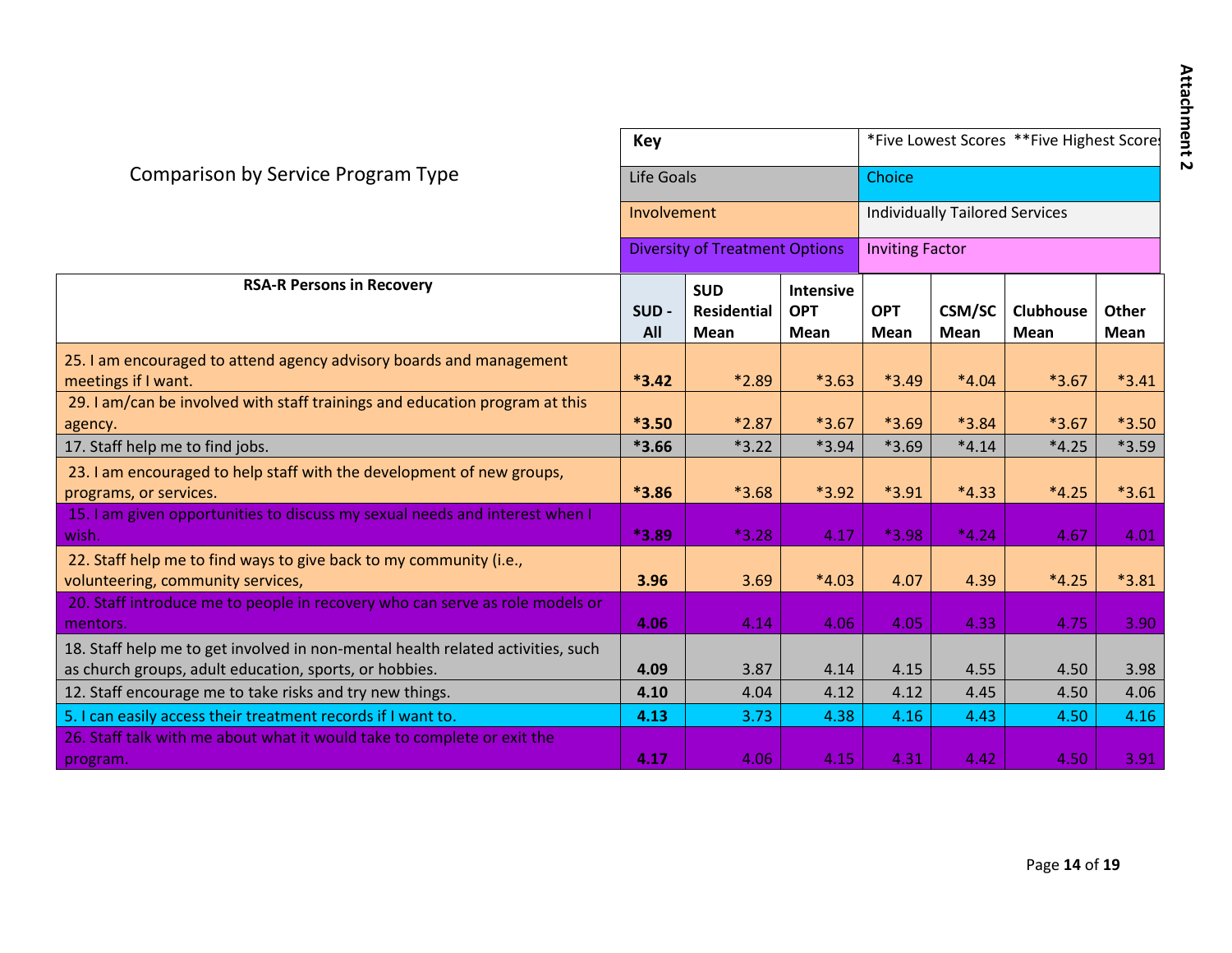|                                                                                 |            | <b>SUD</b>         | <b>Intensive</b> |             |               |                  |          |
|---------------------------------------------------------------------------------|------------|--------------------|------------------|-------------|---------------|------------------|----------|
|                                                                                 |            | <b>Residential</b> | <b>OPT</b>       | <b>OPT</b>  | <b>CSM/SC</b> | <b>Clubhouse</b> | Other    |
| <b>RSA-R Persons in Recovery</b>                                                | <b>SUD</b> | Mean               | Mean             | <b>Mean</b> | <b>Mean</b>   | Mean             | Mean     |
| 11. Staff regularly ask me about my interests and the things I would like to do |            |                    |                  |             |               |                  |          |
| in the community.                                                               | 4.22       | 3.94               | 4.24             | 4.31        | 4.56          | 4.75             | 4.18     |
| 13. This program offers specific services that fit my unique culture and life   |            |                    |                  |             |               |                  |          |
| experiences.                                                                    | 4.25       | 4.11               | 4.33             | 4.35        | 4.44          | 4.75             | 4.07     |
| 24. I am encouraged to be involved in the evaluation of this program's          |            |                    |                  |             |               |                  |          |
| services and service providers.                                                 | 4.26       | 4.11               | 4.37             | 4.28        | 4.52          | 4.25             | 4.08     |
| 4. I can change my clinician or case manager if I want to.                      | 4.26       | 3.84               | 4.46             | 4.34        | 4.61          | $**$ 5.00        | 4.23     |
| 8. Staff believe that I have the ability to manage my own symptoms.             | 4.31       | 3.98               | 4.42             | 4.42        | 4.54          | 4.50             | 4.21     |
| 31. Staff are knowledgeable about special interest groups and activities in the |            |                    |                  |             |               |                  |          |
| community                                                                       | 4.31       | 4.22               | 4.25             | 4.36        | 4.66          | 4.50             | 4.17     |
| 21. Staff offer to help me connect with self help, peer support, or consumer    |            |                    |                  |             |               |                  |          |
| advocacy groups and programs.                                                   | 4.31       | 4.26               | 4.24             | 4.38        | 4.72          | 4.75             | 4.15     |
| 2. The physical space of this program (e.g., the lobby, waiting rooms, etc.)    |            |                    |                  |             |               |                  |          |
| feels inviting and dignified                                                    | 4.36       | 4.29               | 4.41             | 4.40        | 4.48          | $**4.80$         | 4.26     |
| 14. I am given opportunities to discuss their spiritual needs and interests     |            |                    |                  |             |               |                  |          |
| when I wish.                                                                    | 4.36       | 4.22               | 4.42             | 4.42        | 4.65          | 4.67             | 4.24     |
| 32. Agency staff are diverse in terms of culture, ethnicity, lifestyle, and     |            |                    |                  |             |               |                  |          |
| interests.                                                                      | 4.38       | 4.31               | 4.39             | 4.43        | 4.59          | 4.50             | 4.35     |
| 19. Staff help me to include people who are important to me in my               |            |                    |                  |             |               |                  |          |
| recovery/treatment planning (such as family, friends, clergy, or an employer).  | 4.39       | 4.33               | 4.42             | 4.42        | 4.67          | 4.50             | 4.25     |
| 30. Staff listen, and respond, to my cultural experiences, interests, and       |            |                    |                  |             |               |                  |          |
| concerns.                                                                       | 4.39       | 4.25               | 4.34             | 4.49        | 4.69          | 4.33             | 4.24     |
| 28. Staff work hard to help me fulfill my personal goals.                       | 4.40       | 4.23               | 4.42             | 4.47        | 4.71          | 4.50             | 4.31     |
| 27. Staff help me keep track of the progress I am making towards my personal    |            |                    |                  |             |               |                  |          |
| goals.                                                                          | 4.45       | 4.24               | 4.43             | 4.58        | 4.80          | 4.75             | 4.33     |
| 9. Staff believe that I can make my own life choices regarding things such as   |            |                    |                  |             |               |                  |          |
| where to live, when to work, whom to be friends with, etc.                      | 4.54       | 4.24               | $**4.67$         | 4.58        | 4.67          | 4.75             | $**4.60$ |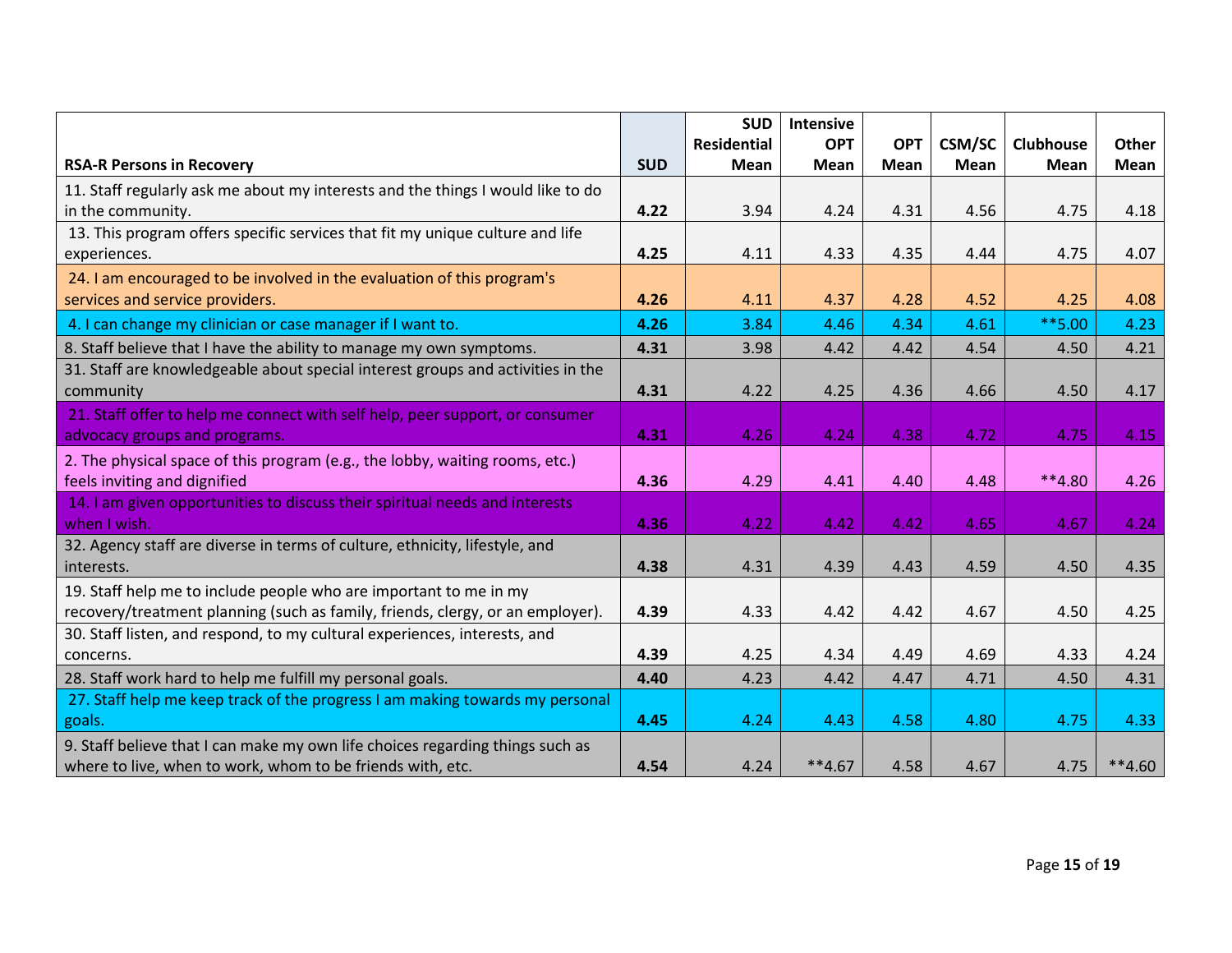|                                                                                                                                                  |            | <b>SUD</b>         | <b>Intensive</b> |            |               |                  |          |
|--------------------------------------------------------------------------------------------------------------------------------------------------|------------|--------------------|------------------|------------|---------------|------------------|----------|
|                                                                                                                                                  |            | <b>Residential</b> | <b>OPT</b>       | <b>OPT</b> | <b>CSM/SC</b> | <b>Clubhouse</b> | Other    |
| <b>RSA-R Persons in Recovery</b>                                                                                                                 | <b>SUD</b> | <b>Mean</b>        | <b>Mean</b>      | Mean       | Mean          | <b>Mean</b>      | Mean     |
| 16. Staff help me to develop and plan for life goals beyond managing<br>symptoms or staying stable (e.g.employment, education, physical fitness, |            |                    |                  |            |               |                  |          |
| connecting with family and friends, hobbies).                                                                                                    | 4.54       | $**4.44$           | 4.56             | 4.60       | $**4.84$      | 4.75             | 4.37     |
| 10. Staff listen to me and respect my decisions about my treatment and care.                                                                     | $**4.57$   | 4.43               | 4.59             | 4.63       | 4.81          | 4.75             | 4.46     |
| 3. Staff encourage me to have hope and high expectations for myself and my                                                                       |            |                    |                  |            |               |                  |          |
| recovery.                                                                                                                                        | $**4.66$   | $**4.62$           | $**4.67$         | $**4.67$   | $**4.86$      | $**4.80$         | $**4.62$ |
| 1. Staff welcome me and help me to feel comfortable in this program                                                                              | $**4.68$   | $**4.56$           | $**4.76$         | $**4.75$   | $**4.85$      | $**4.80$         | $**4.58$ |
| 6. Staff do not use threats, bribes, or other forms of pressure to get me to do                                                                  |            |                    |                  |            |               |                  |          |
| what they want.                                                                                                                                  | $**4.70$   | $**4.58$           | $**4.73$         | $**4.79$   | $**4.86$      | 4.75             | $**4.60$ |
| 7. Staff believe that I can recover.                                                                                                             | $**4.76$   | $**4.77$           | $**4.77$         | $**4.79$   | $**4.89$      | $**4.75$         | $**4.62$ |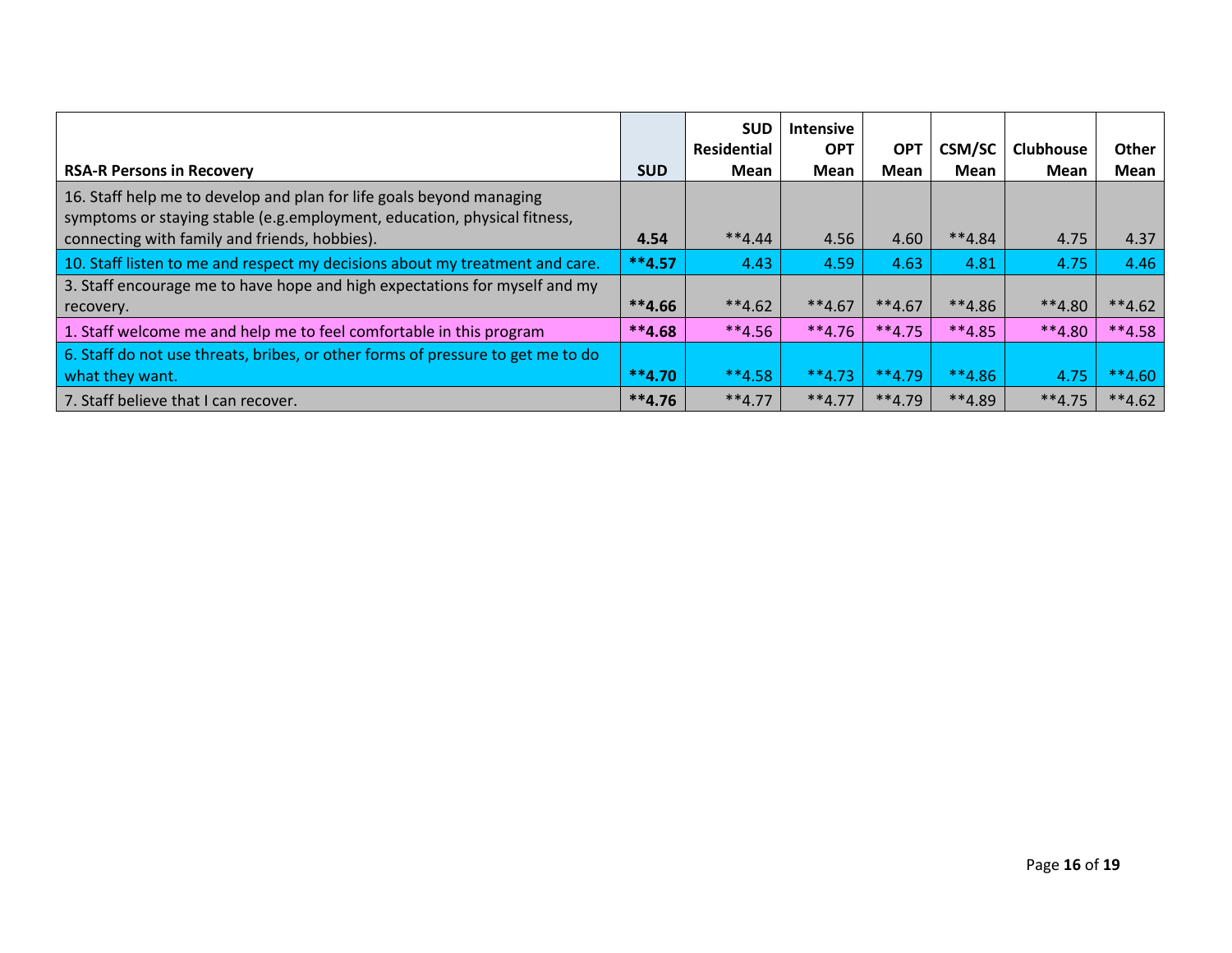|                                                  |         | <b>Total</b>     | <b>Total Valid</b> | <b>Strongly</b> |                 |                |       | <b>Strongly</b> |       |
|--------------------------------------------------|---------|------------------|--------------------|-----------------|-----------------|----------------|-------|-----------------|-------|
| <b>RSA-R Persons in Recovery Assessment</b>      | Average | <b>Responses</b> | <b>Responses</b>   | <b>Disagree</b> | <b>Disagree</b> | <b>Neutral</b> | Agree | Agree           | blank |
| <b>Inviting</b>                                  | 4.52    |                  |                    |                 |                 |                |       |                 |       |
| 1. Staff welcome me and help me to feel          |         |                  |                    |                 |                 |                |       |                 |       |
| comfortable in this program                      | 4.68    | 777              | 767                | 14              | 5               | 32             | 109   | 607             | 10    |
| 2. The physical space of this program (e.g., the |         |                  |                    |                 |                 |                |       |                 |       |
| lobby, waiting rooms, etc.) feels inviting and   |         |                  |                    |                 |                 |                |       |                 |       |
| dignified.                                       | 4.36    | 777              | 748                | 19              | 23              | 75             | 185   | 446             | 29    |
| <b>Life Goals</b>                                | 4.36    |                  |                    |                 |                 |                |       |                 |       |
| 3. Staff encourage me to have hope and high      |         |                  |                    |                 |                 |                |       |                 |       |
| expectations for myself and my recovery.         | 4.66    | 777              | 764                | 10              | $\overline{7}$  | 34             | 134   | 579             | 13    |
| 7. Staff believe that I can recover.             | 4.76    | 777              | 737                | 9               | $\overline{7}$  | 16             | 89    | 616             | 40    |
| 8. Staff believe that I have the ability to      |         |                  |                    |                 |                 |                |       |                 |       |
| manage my own symptoms.                          | 4.31    | 777              | 681                | 21              | 25              | 78             | 156   | 401             | 96    |
| 9. Staff believe that I can make my own life     |         |                  |                    |                 |                 |                |       |                 |       |
| choices regarding things such as where to live,  |         |                  |                    |                 |                 |                |       |                 |       |
| when to work, whom to be friends with, etc.      | 4.54    | 777              | 722                | 10              | 16              | 56             | 135   | 505             | 55    |
| 12. Staff encourage me to take risks and try     |         |                  |                    |                 |                 |                |       |                 |       |
| new things.                                      | 4.10    | 777              | 716                | 31              | 31              | 122            | 181   | 351             | 61    |
| 16. Staff help me to develop and plan for life   |         |                  |                    |                 |                 |                |       |                 |       |
| goals beyond managing symptoms or staying        |         |                  |                    |                 |                 |                |       |                 |       |
| stable(e.g., employment, education, physical     |         |                  |                    |                 |                 |                |       |                 |       |
| fitness, connecting with family and friends,     |         |                  |                    |                 |                 |                |       |                 |       |
| hobbies).                                        | 4.54    | 777              | 740                | 13              | 15              | 41             | 160   | 511             | 37    |
| 17. Staff help me to find jobs.                  | 3.66    | 777              | 540                | 66              | 50              | 103            | 101   | 220             | 237   |
| 18. Staff help me to get involved in non-mental  |         |                  |                    |                 |                 |                |       |                 |       |
| health related activities, such as church        |         |                  |                    |                 |                 |                |       |                 |       |
| groups, adult education, sports, or hobbies.     | 4.09    | 777              | 655                | 31              | 44              | 101            | 139   | 340             | 122   |
| 28. Staff work hard to help me fulfill my        |         |                  |                    |                 |                 |                |       |                 |       |
| personal goals.                                  | 4.40    | 777              | 738                | 16              | 20              | 95             | 129   | 478             | 39    |
| 31. Staff are knowledgeable about special        |         |                  |                    |                 |                 |                |       |                 |       |
| interest groups and activities in the community  | 4.31    | 777              | 665                | 22              | 23              | 83             | 136   | 401             | 112   |
| 32. Agency staff are diverse in terms of         |         |                  |                    |                 |                 |                |       |                 |       |
| culture, ethnicity, lifestyle, and interests.    | 4.38    | 777              | 680                | 14              | 25              | 76             | 136   | 429             | 97    |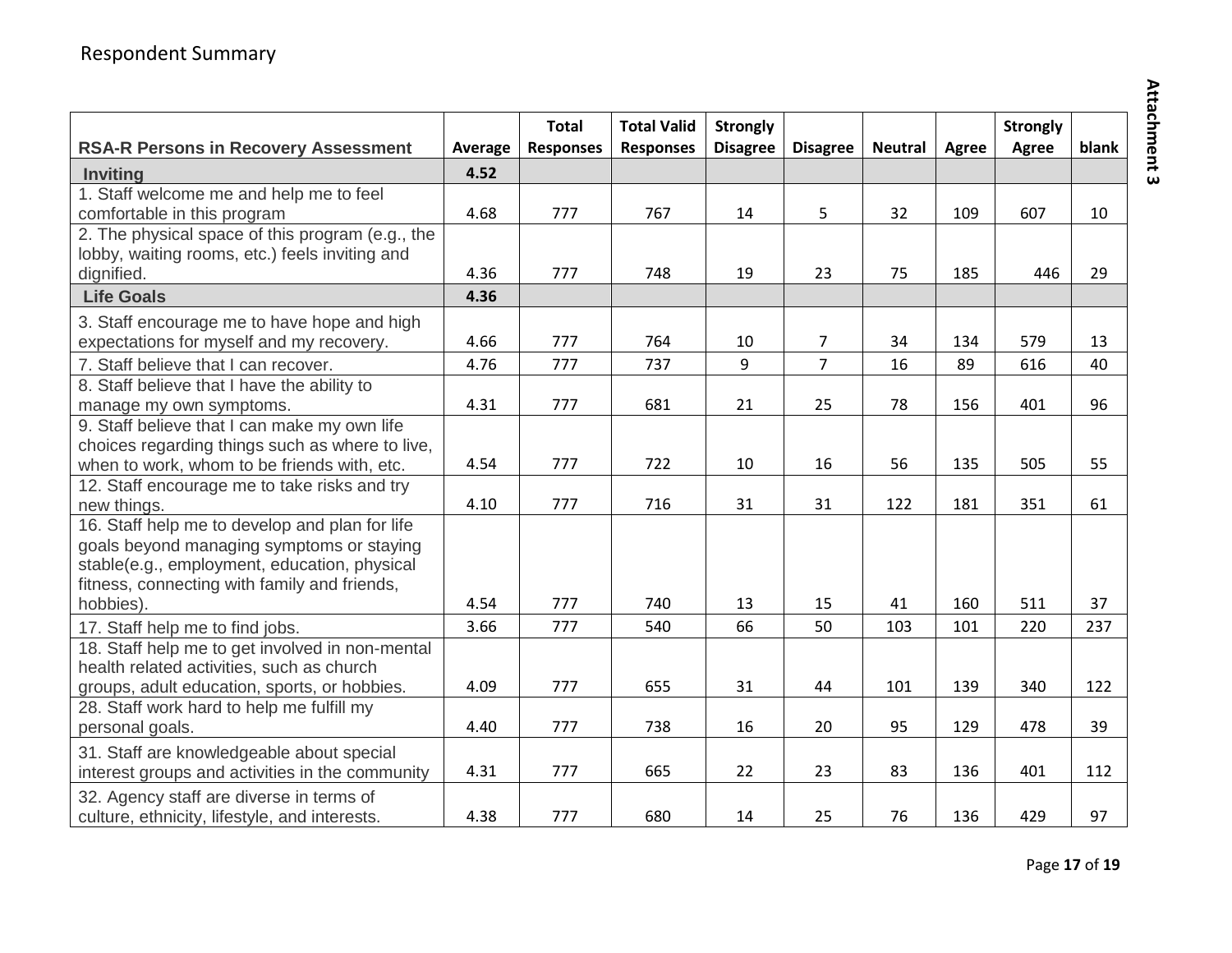# Respondent Summary

| <b>Choice</b>                                                                            | 4.45 |     |     |    |    |    |     |     |     |
|------------------------------------------------------------------------------------------|------|-----|-----|----|----|----|-----|-----|-----|
| 4. I can change my clinician or case manager if                                          |      |     |     |    |    |    |     |     |     |
| I want to.                                                                               | 4.26 | 777 | 593 | 33 | 21 | 61 | 120 | 358 | 184 |
| 5. I can easily access their treatment records if                                        |      |     |     |    |    |    |     |     |     |
| I want to.                                                                               | 4.13 | 777 | 557 | 43 | 29 | 53 | 121 | 311 | 220 |
| 6. Staff do not use threats, bribes, or other                                            |      |     |     |    |    |    |     |     |     |
| forms of pressure to get me to do what they                                              |      |     |     |    |    |    |     |     |     |
| want.                                                                                    | 4.70 | 777 | 757 | 22 | 6  | 22 | 79  | 628 | 20  |
| 10. Staff listen to me and respect my decisions                                          |      |     |     |    |    |    |     |     |     |
| about my treatment and care.                                                             | 4.57 | 777 | 751 | 8  | 18 | 50 | 136 | 539 | 26  |
| 27. Staff help me keep track of the progress I                                           |      |     |     |    |    |    |     |     |     |
| am making towards my personal goals.                                                     | 4.45 | 777 | 734 | 15 | 26 | 61 | 142 | 490 | 43  |
| <b>Individually Tailored Services</b>                                                    | 4.31 |     |     |    |    |    |     |     |     |
| 11. Staff regularly ask me about my interests                                            |      |     |     |    |    |    |     |     |     |
| and the things I would like to do in the                                                 |      |     |     |    |    |    |     |     |     |
| community.                                                                               | 4.22 | 777 | 735 | 28 | 34 | 98 | 166 | 409 | 42  |
| 13. This program offers specific services that                                           |      |     |     |    |    |    |     |     |     |
| fit my unique culture and life experiences.                                              | 4.25 | 777 | 702 | 14 | 44 | 79 | 182 | 383 | 75  |
| 19. Staff help me to include people who are                                              |      |     |     |    |    |    |     |     |     |
| important to me in my recovery/treatment                                                 |      |     |     |    |    |    |     |     |     |
| planning (such as family, friends, clergy, or an                                         |      |     |     |    |    |    |     |     |     |
| employer).                                                                               | 4.39 | 777 | 717 | 21 | 29 | 61 | 147 | 459 | 60  |
| 30. Staff listen, and respond, to my cultural                                            |      |     |     |    |    |    |     |     |     |
| experiences, interests, and concerns.                                                    | 4.39 | 777 | 706 | 17 | 19 | 84 | 135 | 451 | 71  |
| <b>Diversity</b>                                                                         | 4.17 |     |     |    |    |    |     |     |     |
| 14. I am given opportunities to discuss their                                            |      |     |     |    |    |    |     |     |     |
| spiritual needs and interests when I wish.                                               | 4.36 | 777 | 679 | 15 | 23 | 69 | 166 | 406 | 98  |
| 15. I am given opportunities to discuss my                                               |      |     |     |    |    |    |     |     |     |
| sexual needs and interest when I wish.                                                   | 3.89 | 777 | 574 | 54 | 47 | 77 | 126 | 270 | 203 |
|                                                                                          |      |     |     |    |    |    |     |     |     |
| 20. Staff introduce me to people in recovery<br>who can serve as role models or mentors. | 4.06 | 777 | 674 | 43 | 43 | 94 | 144 | 350 | 103 |
| 21. Staff offer to help me connect with self                                             |      |     |     |    |    |    |     |     |     |
| help, peer support, or consumer advocacy                                                 |      |     |     |    |    |    |     |     |     |
| groups and programs.                                                                     | 4.31 | 777 | 709 | 26 | 26 | 73 | 161 | 423 | 68  |
|                                                                                          |      |     |     |    |    |    |     |     |     |